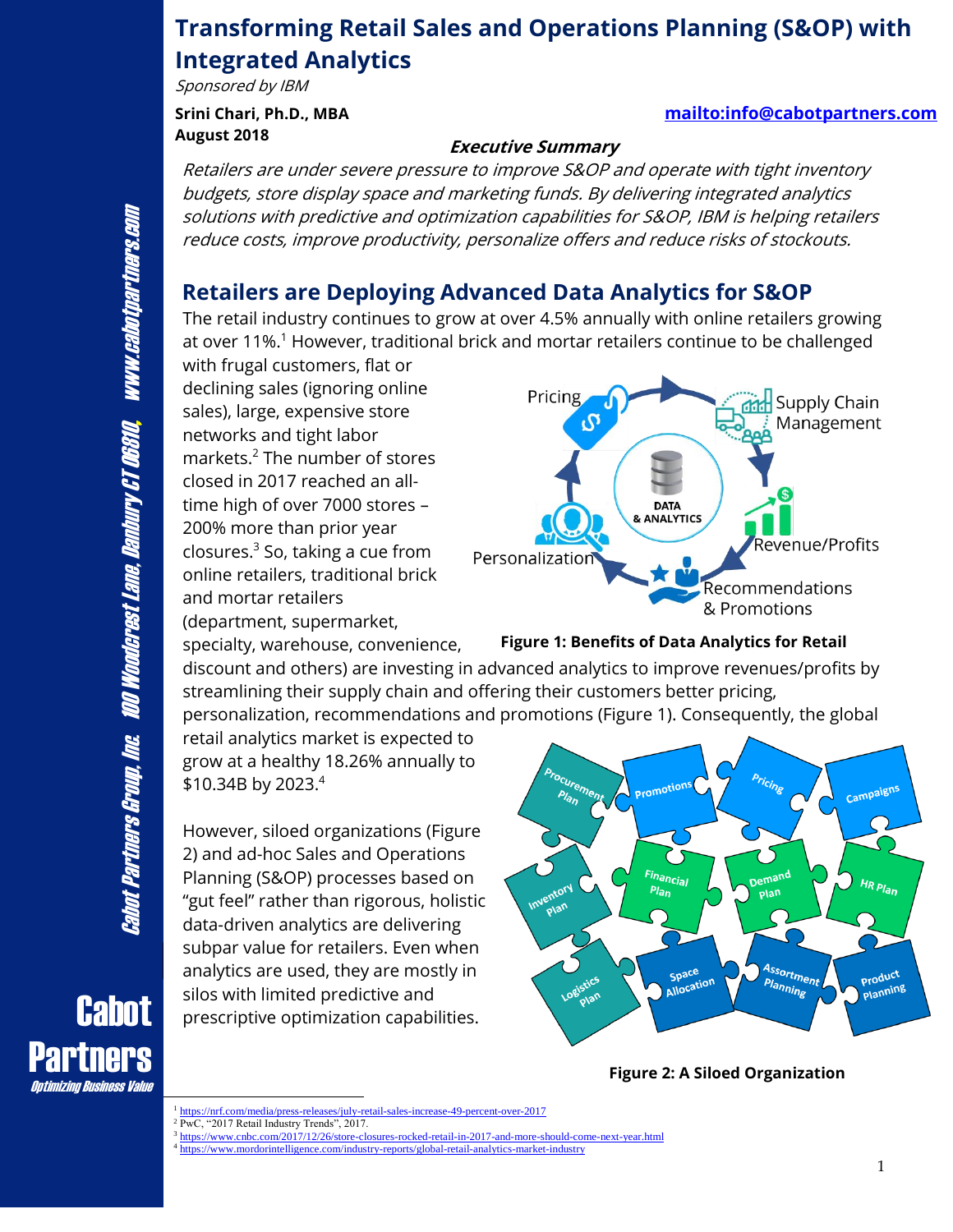Global retail analytics market is expected to grow at a healthy 18.26% annually

Need to break silos and streamline and integrate Sales and Marketing, Operations, Merchandising and Finance

20% to 50% more accurate forecasts, 10% to 30% inventory reduction and 5% to 10% increase in ontime delivery

77% track financial and operational metrics but 70% report inaccurate demand forecasts as major challenge

What's needed are processes centered on data and high-value predictive and prescriptive analytics (Figure 3) that break silos and streamline and integrate Sales and Marketing, Operations, Finance and Merchandising. This enables functions or business units to make collaborative decisions to optimize S&OP with proper governance and a single view of data. Retailers can now better address supply and demand mismatches, improve long-term and detailed assortment planning,



#### **Figure 3: Integrated S&OP for Retail**

promotion planning and inventory planning. This helps optimize cash, space and improves staff productivity – all critical to improve a retailer's revenues and profits.

### **Why Retailers Must Invest in High Value Analytics for S&OP**

Many organizations are already centralizing S&OP and can track financial and operational metrics and integrate strategic and operational plans (Figure 4 – left). In fact, this has delivered 20% to 50% more accurate forecasts, a 10% to 30% inventory reduction, and a 5% to 10% increase in on-time delivery.<sup>5</sup> While these benefits are substantial, many challenges remain with S&OP for retailers.



**Figure 4: Current Process Tracks Metrics but is Manual resulting in Inaccurate Forecasts<sup>6</sup>**

<sup>&</sup>lt;sup>5</sup> [www.bain.com/Images/BAIN\\_BRIEF\\_Good\\_Sales\\_and\\_Operations\\_Planning.pdf](http://www.bain.com/Images/BAIN_BRIEF_Good_Sales_and_Operations_Planning.pdf)

<sup>6</sup> E2OPEN, "Sales and Operations Planning Trends", Survey Results, 2017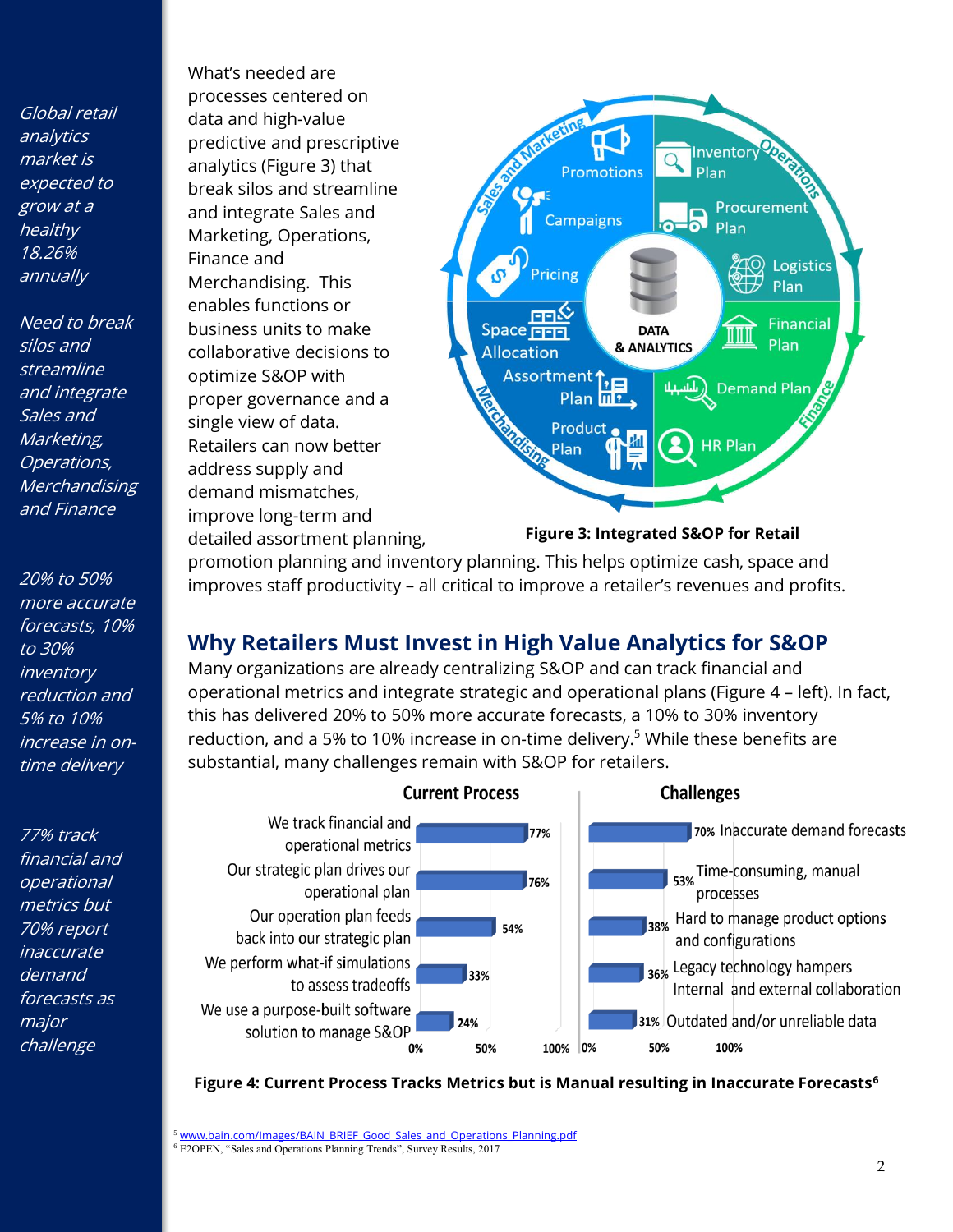**Challenges** include increasing proliferation of SKUs, overseas sourcing and unpredictable demand

Over 80% want to improve S&OP

60% need better and timely data from all sources and 52% considering investments in analytics

In-store Wi-Fi and prescriptive analytics becoming vital Increasingly, retailers must compete for price-sensitive customers who demand choice and personalized products with little or no delivery costs and delays. So, retailers must deal with an ever-increasing proliferation of store keeping units (SKUs), more overseas sourcing with extended supply chains and unpredictable demand for a specific SKU.

S&OP currently produces inaccurate demand forecasts because of the reliance of timeconsuming manual processes (Figure 5). Over 80% of survey respondents would like to improve S&OP so that they can achieve timely visibility of the shifts in supply and demand and better manage the volume, velocity, and variety of data (Figure 5 – left).



#### **Figure 5: Need Timely Visibility in Demand/Supply Changes and Internal/External Data Access<sup>6</sup>**

These improvements depend on data and analytics – 60% of respondents mention better and more timely data from all sources and 52% are considering investments in dashboards and analytics in the next year or two. Many retailers have already invested in planning analytics (future depends largely on hindsight or past behavior).

To optimize operations, improve loyalty, foster supplier collaboration, improve product assortments and pricing, get deeper and more granular predictive (foresight – what will happen) insights on sales across all channels, retailers are investing in highvalue in-store Wi-Fi and prescriptive (optimization – what is the best plan) analytics (Figure 6). But this is not easy to implement.



**Figure 6: Retail Advanced Analytics Trends and Benefits**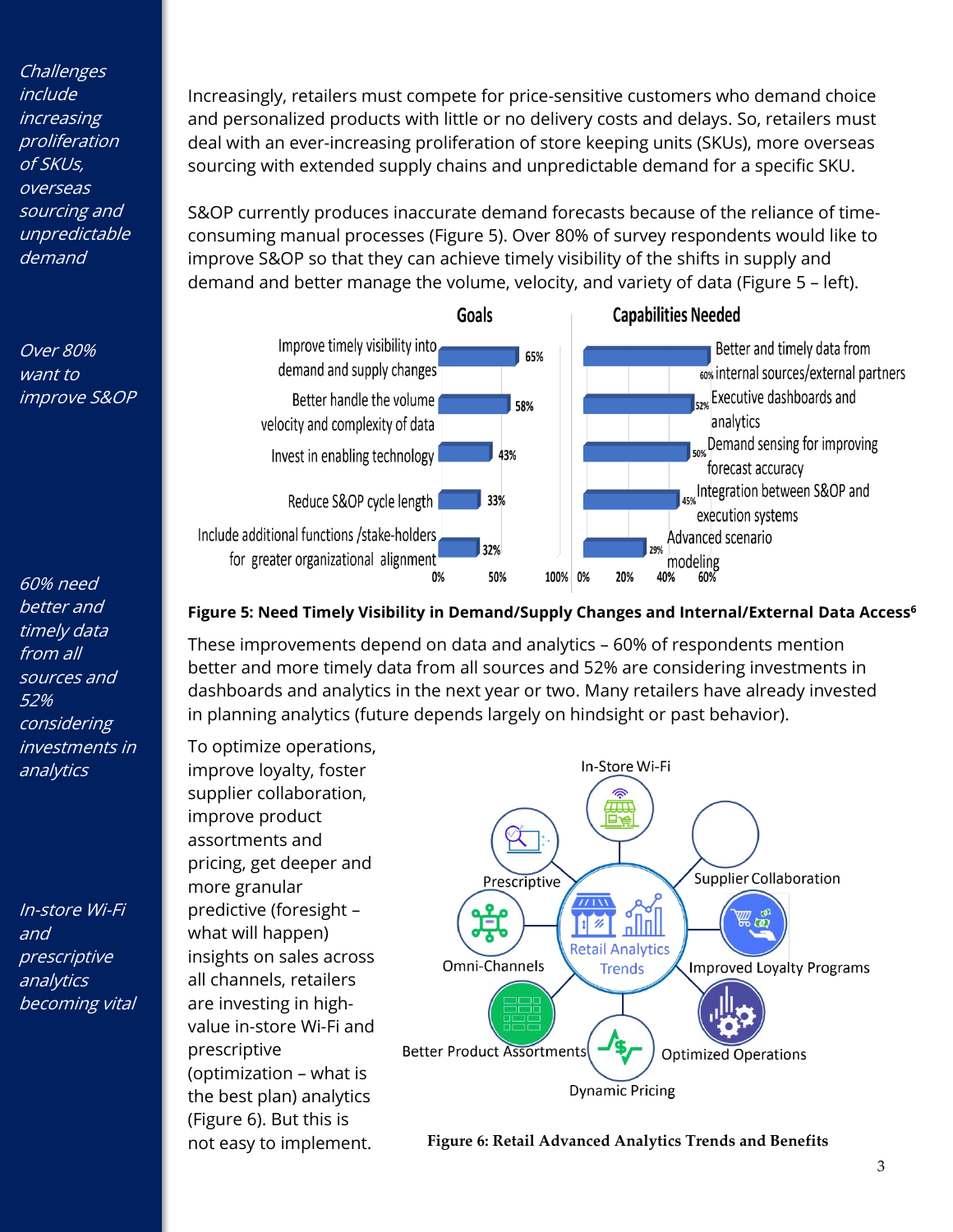Data Scientists spend 79% of their time on cumbersome tasks

IBM S&OP solutions portfolio aligns financial plans with better forecasting and planning processes that consider reallife constraints

IBM Planning Analytics + IBM SPSS Modeler + IBM Decision **Optimization** provide a robust S&OP platform

Deploying higher-value analytics is complex and labor intensive. Data Scientists typically spend about 79%<sup>7</sup> of their time with cumbersome data preparation and cleansing tasks. With high-value analytics, retailers have the potential to increase net margins by more than 60 percent and the U.S. retail sector could boost annual productivity growth by 0.5 to 1.0 percent. However, they have captured only 30-40% of this potential because of existing siloed data in legacy systems and a lack of platforms/capabilities to build and implement higher value predictive and prescriptive capabilities, including Artificial Intelligence (AI)/Machine Learning (ML).<sup>8</sup>

What's needed are high-value Analytics S&OP solutions that integrate easily across companies, functional silos and the entire the value chain to personalize offers at the right time, optimize staffing levels, improve sourcing and streamline shipping and transport. IBM provides these high-value S&OP platforms and solutions for retailers.

# **Accelerate Value with IBM Analytics Solutions for S&OP**

IBM Analytics solutions for S&OP help retailers align plans with financial goals by optimizing tradeoffs in revenue, margin and working capital, by considering real-world constraints such as labor, capacity, logistics, budget and shelf space. A consensus forecast drives supply, demand, inventory and assortment planning, and ultimately the financial plan. Key IBM solution components are depicted in Figure 7:



**Figure 7: IBM Analytics Portfolio and Integrated Sales and Operations Planning Architecture**

- **IBM Planning Analytics** is a planning, budgeting, forecasting and analysis solution that has a customizable workspace for cost center owners and business managers. It can be deployed on-premises or in the cloud and helps organizations automate manual, spreadsheet-based processes and link financial plans to operational tactics.
- **IBM SPSS Modeler** is a powerful, versatile data and text analytics workbench that can access the vast amounts of data stored in operational systems and build accurate predictive models quickly and visually, without programming.

<sup>7</sup> CrowdFlower, "2016 Data Science Report".

<sup>8</sup> McKinsey Global Institute, "THE AGE OF ANALYTICS: COMPETING IN A DATA-DRIVEN WORLD", December 2016.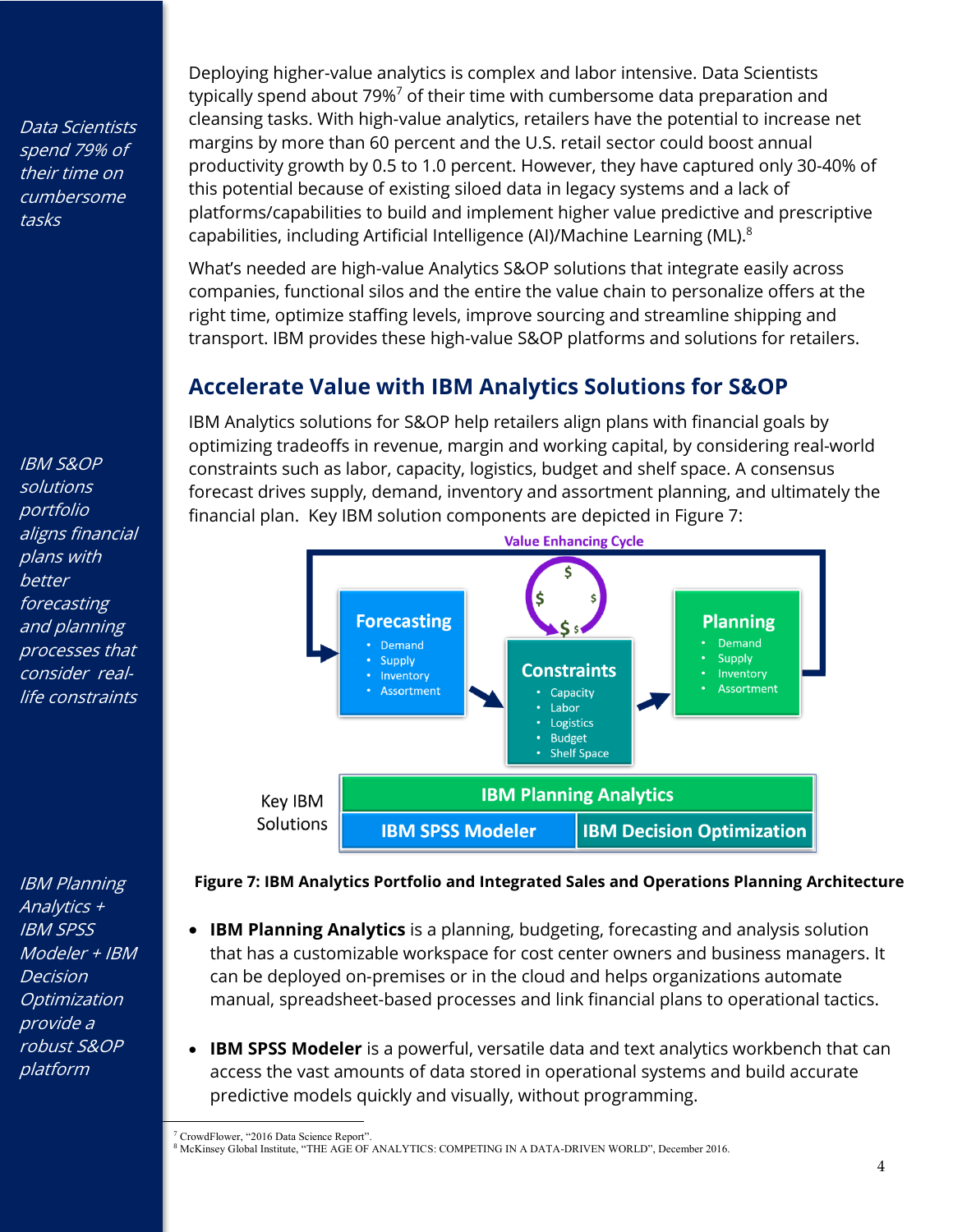**Integrated Forecasting** and Planning solutions to evaluate multiple scenarios rapidly

**Optimize** product mix and production quantities by locations in minutes

Reduced inventory without stockout risks

Automated sales and forecasting processes at a granular level

• **IBM Decision Optimization** is a proven prescriptive analytics solution that enables retailers to solve a breadth of complex optimization problems using general programming language APIs like Python, Java or using powerful optimization engines.

Clients can first deploy IBM Planning Analytics and leverage this investment to enhance business value using the following two integrated IBM S&OP solutions:

- **Financial Demand Forecast:** IBM Planning Analytics and IBM SPSS Modeler
- **Financial Demand Planning:** IBM Planning Analytics and IBM Decision Optimization.

With these solutions, Data Scientists can work together in an integrated development environment to quickly build optimization and forecast models using their method of choice. They can test and evaluate multiple scenarios to assess impact before deploying into production. These models can be deployed quickly, and business users can easily access them directly from the planning tool to see how they can avoid stockouts or shortfalls.

Retailers can use these solutions to sift through millions of alternatives to create an accurate plan in minutes instead of days to empower human resources and provide the best product assortments for the right location at the right time. This represents a major source of business value for IBM clients, since currently only 33% perform "whatif" scenarios to assess trade-offs and fewer (24%) use purpose-built software for S&OP. An IBM client example illustrates this best.<sup>6</sup>

### **Client Example**

IBM Analytics solutions are generating significant value for many retailers worldwide. Here is how one prominent client optimized its S&OP process.

## **[Rotkäppchen-Mumm Sektkellereien GmbH](https://www.ibm.com/case-studies/rotkappchen-mumm)**

**Reduce inventory without risking stockout**

| Background/<br><b>Challenges</b> | German retailer of sparkling wines, spirits and other drinks.<br>$\bullet$<br>Market leader in sparkling wine in Germany with a 55% share of<br>the market.<br>Needed to boost working capital and cut warehouse costs by<br>$\bullet$<br>shrinking inventory levels without risking stockouts or impacting<br>customer service levels.                                                                                                                                                                                            |
|----------------------------------|------------------------------------------------------------------------------------------------------------------------------------------------------------------------------------------------------------------------------------------------------------------------------------------------------------------------------------------------------------------------------------------------------------------------------------------------------------------------------------------------------------------------------------|
| Solution/<br><b>Results</b>      | Automated and enhanced forecasting processes with IBM<br>$\bullet$<br>Planning Analytics and IBM SPSS.<br>Extracted data from ERP and CRM systems into Planning<br>$\bullet$<br>Analytics and using SPSS constructed time-series models to<br>forecast sales.<br>Assessed the significance of several potential sales drivers,<br>including seasonal factors such as public holidays, special events<br>like the FIFA World Cup and trade promotions such as<br>advertising and discounts. Drilled down to the level of individual |